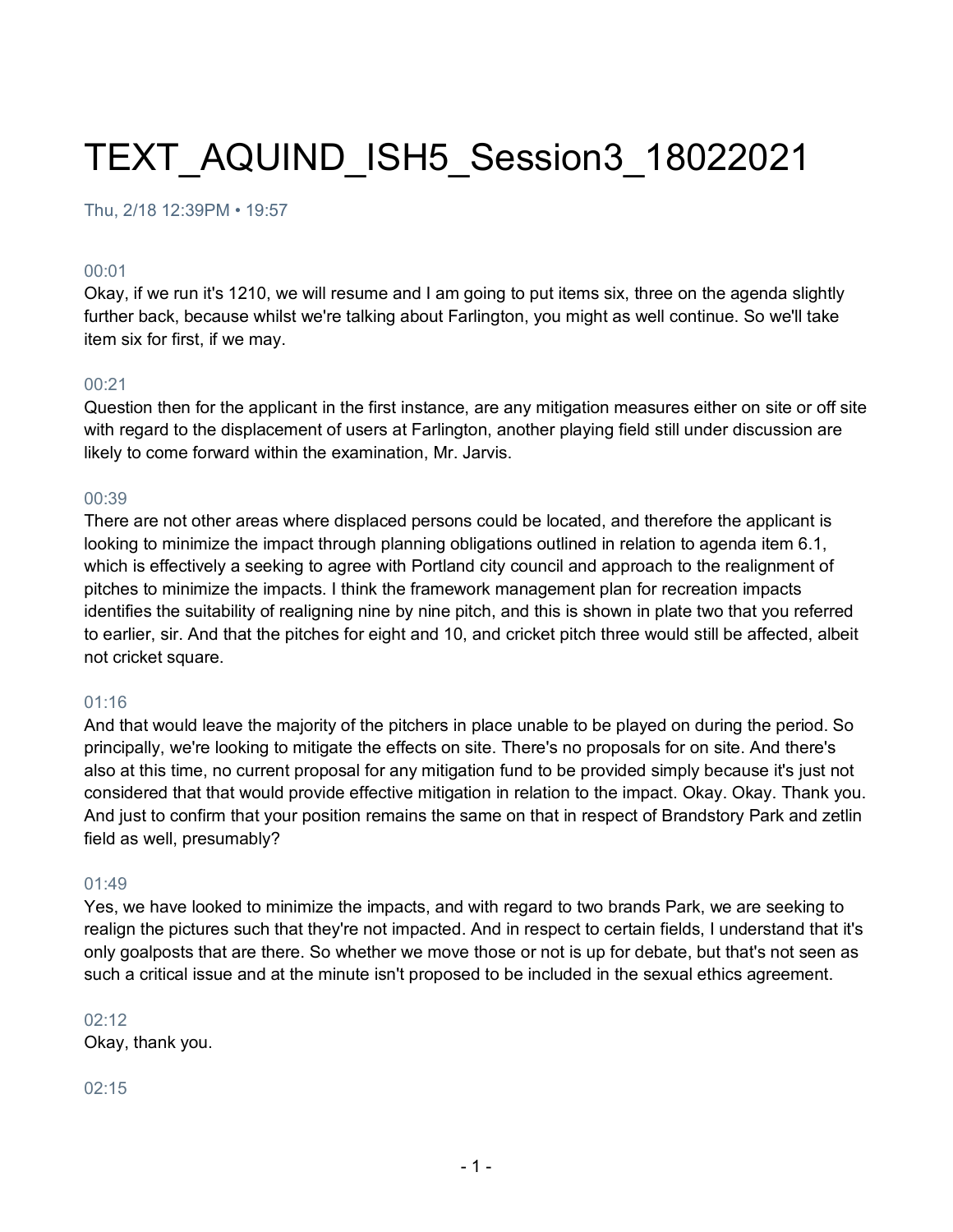Miss Kuhn. Is there any light either yourself or Mr. McGuire can shed on this and in particular, most of the focus has been on filing some playing fields, quite rightly, perhaps? Also, if we could just have a summary of Portsmouth's composition regarding Britain's free Park and zetlin field and the mitigations proposed by the applicant, please. So, I'm going to turn to Mr. McGuire for that. Thank you.

# 02:42

So suddenly to assist, I would agree there is very limited opportunity for onsite mitigation. What's been described, mitigation is of course, the best avoidance to reduce the impact.

#### 02:55

Obviously, we are looking through the FM pri to see where they have proposed some of those slight reduction opportunities such as the bransby, realignment and Farlington realignment. So whether they are feasibly possible, the applicant's contention is of course, that they are we will be looking at that. And that will at least give us a grounding of what the unmitigated impact will be.

# 03:22

It's good to see the applicant acknowledging contrary to previous statements that there is unmitigated impact. But the statement that they feel any sort of mitigation fund would not be appropriate as it wouldn't achieve mitigation. It's surprising we have been suggesting and encouraging them to engage us in discussions on the community fund. Throughout this process, obviously, it's not just the direct mitigation of playable hours of pitch. That is a key issue for socio economic impacts. It is the community contribution that community clubs get from regular meeting, that unavailable fund which would potentially in discussion with those clubs and local community groups, enable the city council to support community cohesion, or otherwise support outdoor recreation and wellbeing when you look at the broader purposes of playing pitches rather than just the number of game fixtures that would have to be cancelled in any given season. Obviously, now we have hopefully, enough information to quantify up exactly what we've lost, we would be able to start a negotiation on the scale of that community fund. And how I serve reminded that there is not time within this examination. To do that, because of the choice by the applicant to leave. It's so late to bring this forward. We remain therefore, so committed to the suggestion that our community fund to support communities recreation and wellbeing in Portsmouth isn't appropriate mitigation to the loss of the unmitigated loss to playing pitches across the number of sites that have been identified exactly how much that should be.

#### 05:00

beats are unfortunately not in a position to provide any quantifiable outcomes. And I expect even once we've had a chance to go through the FM pri, we will have a bit of opportunity to be more certain than that, which of course, I would apologies. But I won't go into the details of why we think that's had to occur. So later in this process, as we've I think, exhausted matter already. Okay. Thank you very much, Mr. McGuire.

#### $05:26$

Mr. Jarvis, is there anything you wish to come back on that?

#### 05:31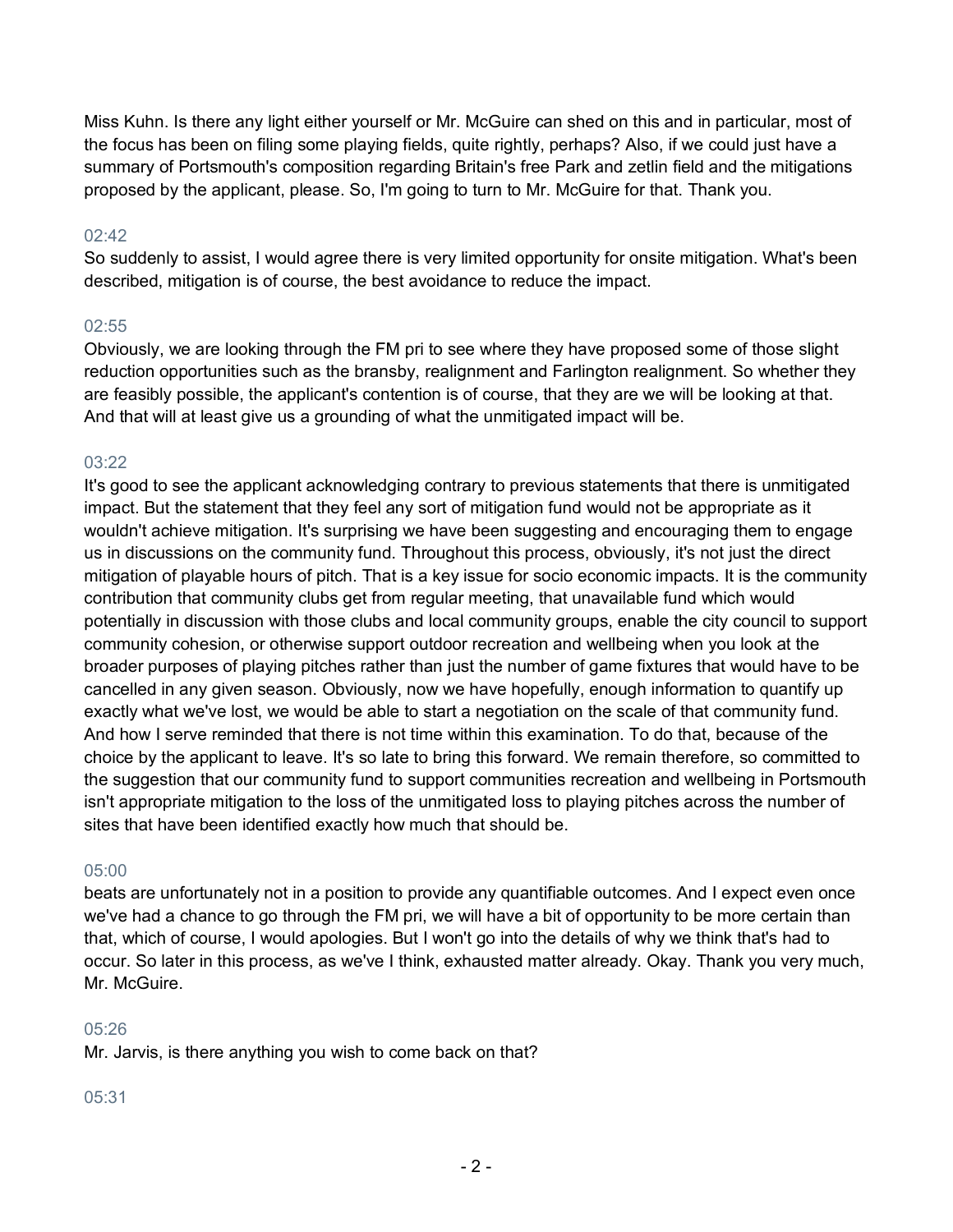Just to outline sort of more clearly that the relationship between the impacts on the playing fields in any financial contribution if there's no evidence established relationship between the two, it's not considered as such a fund is necessary to mitigate the impacts that have been described. And therefore, there is still no proposal for such a fund to be included within any section one ethics agreement. So thank you.

# 05:57

Okay, and Does anyone else have anything to say on this item or the matter of those playing fields? We'll be coming to the University of Portsmouth separately in a moment.

# 06:08

Okay, nothing heard.

# 06:10

In keeping with moving questions around on the agenda, we will continue on the theme of playing pictures and surfaces if we may. So six, three gets put to the end of this section. Questions. 6.5 will be coming to Mr. Harris, and asking, does the University of Portsmouth have any comments on the mitigation measures and method statements that are now offered by the applicant? That's paragraph 629 11. of rep seven hyphen 032. And do these ameliorate or alleviates the university's earlier concerns regarding the effects of the proposed development on a sports pitch provision? Just before you answer that, I don't know if you are aware have had the chance of looking at the applicants, D seven c submissions,

# 07:00

basically saying that detailed sort of mitigation is they're limited to just looking at the duration of works on the University of Portsmouth site, and there are no other sort of measures in terms of the construction programme. Firstly, have you had a chance to look at the information at that deadline? And secondly, how would you respond to the question as a whole please? monitor? Thank you. Yes, I have had a chance we have had a chance to review that material. And it's covered in the statement I'm going to give now. Okay, excellent. Please continue. Thank you. So yes, we have reviewed and the mitigation method statements offered by the applicant in the context of our written submissions and appearance to date. This also covers the deadline, seven submissions of the old camp and FMP that we've been, the examination has been discussing this morning, which so you're aware, so we received direct from the applicant by email on the 15th of February. We also held a meeting with applicants team at 4:30pm, Monday this week, which followed an email we received from them on the 22nd of January in response to our 20 21st of December email. And we'll provide that email exchange the examining authority as part of our deadline eight submission, as we published our 21st of December email and in relation to one of those responses there. And so from our review of the relevant documents and is fed back to the applicants team on Monday, our position is that the mitigation measures and method statements do not ameliorate or alleviate the university's earlier concerns regarding the impact on sports provision, and operations specifically on the eastern parcel of the Plainfield land. This read the reasons for this are as follows. All three pitches remain in the order limits, which needs to be this wide to accommodate construction and associated works. All three pitches are to be used outside of the university term time period during the summer for the reasons explained to the examination to date, and this includes as a women's euro 2022 tournament training base, we're all playing fields and pitches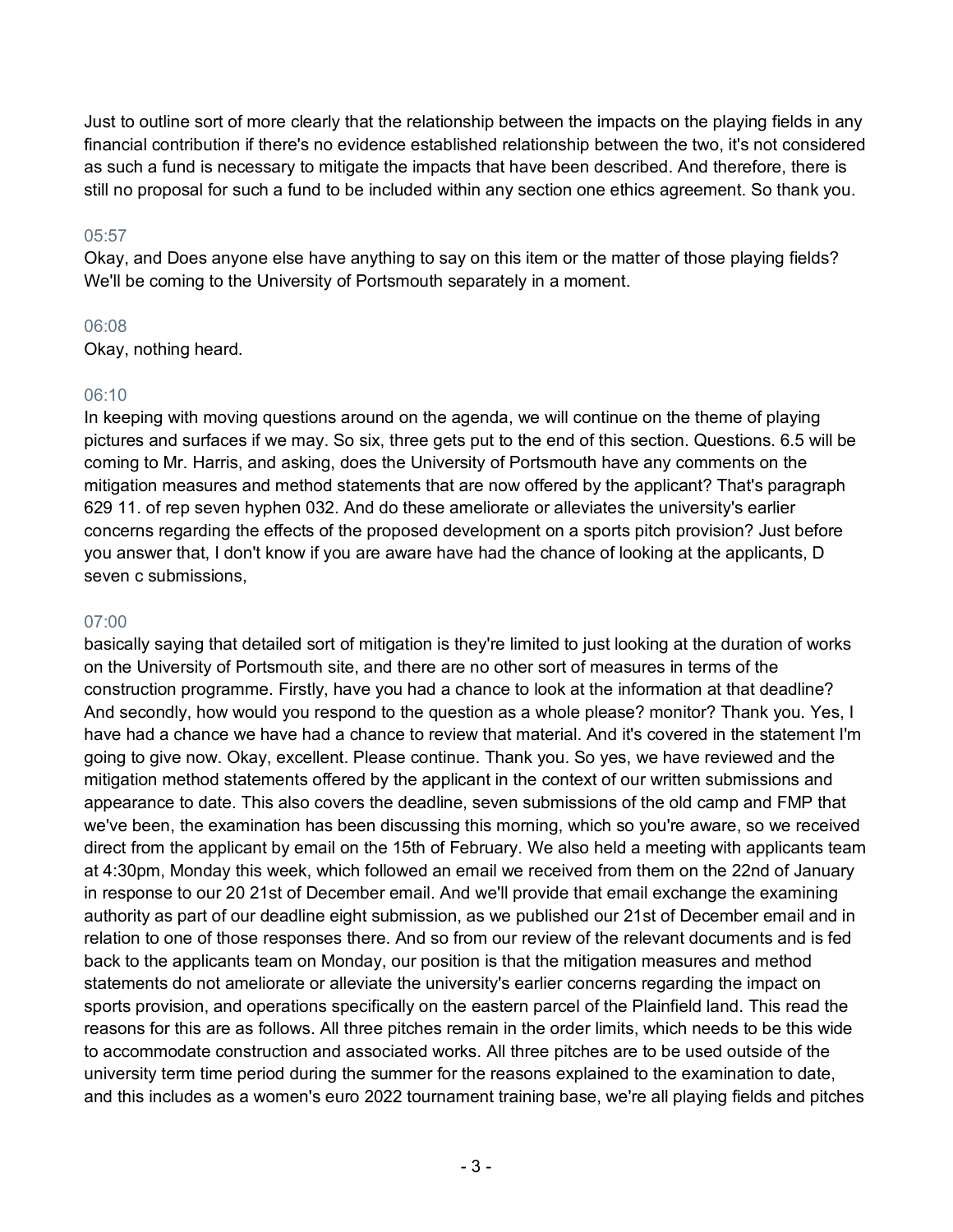are to be made available for use. We certainly appreciate the acceptance of our proposal by the applicant to keep the works as far to the east and extent to minimize impact, which is reflected in the indicative temporary works area shown plate for the FMP. We also appreciate the proposal in the old camp to prepare and agree a construction method statement before works commence. It's also helpful that the whole road now appears to be unnecessary, based on the information provided in the applicants email on the 22nd of January. However, we understand from the applicant that the works in the indicative temporary works area are subject to further future geotechnical investigations and analysis by the appointed contractor should this order be confirmed and as the geotechnical investigations have not been undertaken, and a contractor has not been appointed. This cannot be offered as a firm commitment, which is why the temporary works area remains indicative and the order limit is unchanged.

# 10:00

So the indicative status, the temporary works area within the ordinance boundary, and additional investigations and advice needed therefore leads a significant question mark in our view of the applicant's ability to reduce the impact on sports facilities as promised in the old camp and FMP. We therefore have to assume a worst case scenario position in terms of the temporary recreational and operational disturbance, which will occur due to the continued presence, excuse me, in the order limits and recommend the examining authority forms the same conclusion.

# 10:34

Sir, I'll continue with the view that pictures on plate four, and five of the FMP dealing with each pitch in turn, it's reasonable to form the following conclusions. In terms of the Northern football pitch. This will be unavailable for a minimum of four weeks during University term time. It will also be unavailable for eight weeks during the summer when it is needed for other activities and commitments. Now, no impact will occur if work is focused on the temporary works area. But this is uncertain for the reasons I've explained. As half the page is in the order limits and there is no space to potentially realign, we have to conclude it will be unavailable for the construction period between 12 to 16 weeks as a minimum.

# 11:15

In terms of the middle or northern rugby pitch. The alignment and position of that pitch means it extends into the temporary works area and cable route. And as there is insufficient space to the west of the pitch for realignment, this pitch will be completely unavailable for the construction period between 12 to 16 weeks as a minimum.

# 11:35

And finally, in terms of the Southern rugby pitch. We do note the additional layout analysis presented in the PST report, which is appendix three of the FMP which includes a potential temporary pitch layout, which is shown in plate three, an appendix to the PST report. that avoids the indicative cable route and works area, but does keep that pitch in the in the works sorry, in the order limits area. Now the ability to deliver this realignment and keep the pitch open does rely on works being kept to the east, but does offer some potential to maintain a pitch in this location. So every was only just received this document on Monday. This week, the university has sought advice from its own specialist pitch advisor on the feasibility of such a layout, together with the thicker turf proposal that you will have seen in that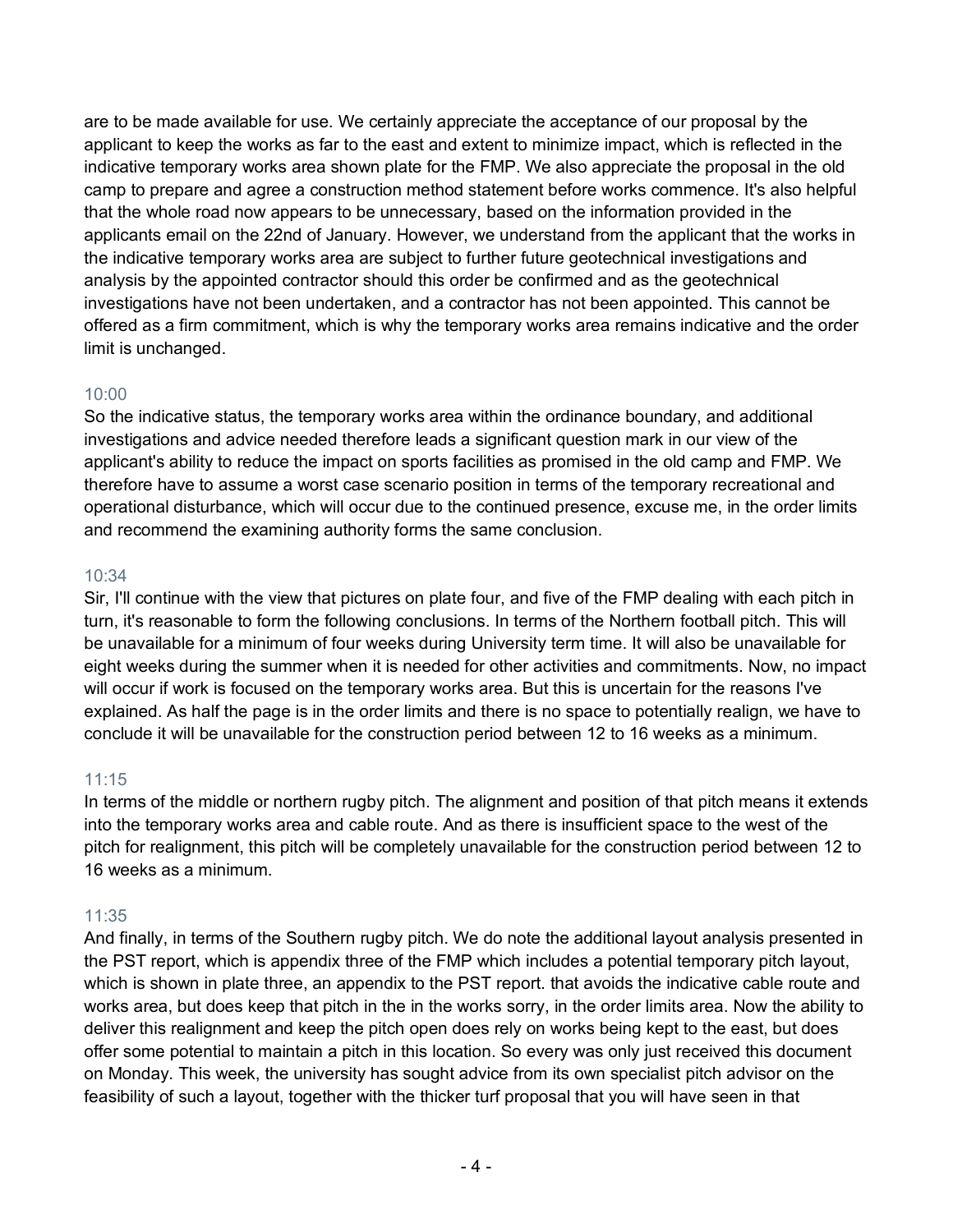document. And we hope to confirm our position and the residual impact on this pitch by the deadline late submission.

### 12:32

And finally, just in reviewing the FMP we did notice additional comments made in there on the condition and perceived usage the pitch following the PSD survey, which is referred to in FMP paragraph 4.2 point 3.4. And this suggests that the pictures have not been used for the past two years, and have been damaged by Brent geese activity. This infers although it's not stated in the submissions that the pictures are not as well used as we present that are not in a good condition. We wish to reassure the examining authority that the pitchers were used to their capacity pre pandemic. And the current usage and lack of pitch markings is as a result of the pandemic. The pitches were made managed and available for use by elite sports for training, which is permissible under current lockdown rules. And so we therefore strongly disagree with the implied statement of under use for conditioning the FMP.

#### 13:24

Just concluding so we do recognize the progress made by the applicant in addressing some of the university's original concerns, including the effect on the western pitches through the modification of the order. Focusing works on the eastern boundary node can now confirming no need for haul road. However, we have to may not maintain our objection to the current proposed order, based on the impact demonstrated in submissions, particularly on the northern middle pitches, and the uncertainty regarding the ability to achieve the mitigation proposed where the affected land is still retained with the order and subject to further investigation. And as I said, Our final position will be confirmed in our deadline eight submission once the university has received their own advice on that pitch, realignment and proposal. Thank you.

#### 14:08

Okay, and not wishing to prejudge the outcomes of you envisage that that position of the University of Portsmouth will change at all. I'm not envisaging it will change that. But obviously, we'd like to take that time in order to review that advice. Absolutely. Understood on that. And, Mr. Jarvis, how would you like to respond to that response?

#### 14:34

Just to acknowledge the comments made by Mr. Harrison to confirm that we'll continue to liaise with the University of Portsmouth as we can in relation to the potential management of the impacts in this area. If we can make further progress, we will but I do note the position being taken may not change. Thank you. Okay, thank you. And just on that point, Mr. Jarvis about the condition of the pitch and the pandemics influence be taken out

#### 15:00

board presumably,

# 15:02

the position stated in the report is the position stated in the report. And that was based on discussions with persons present at the site on the university. I believe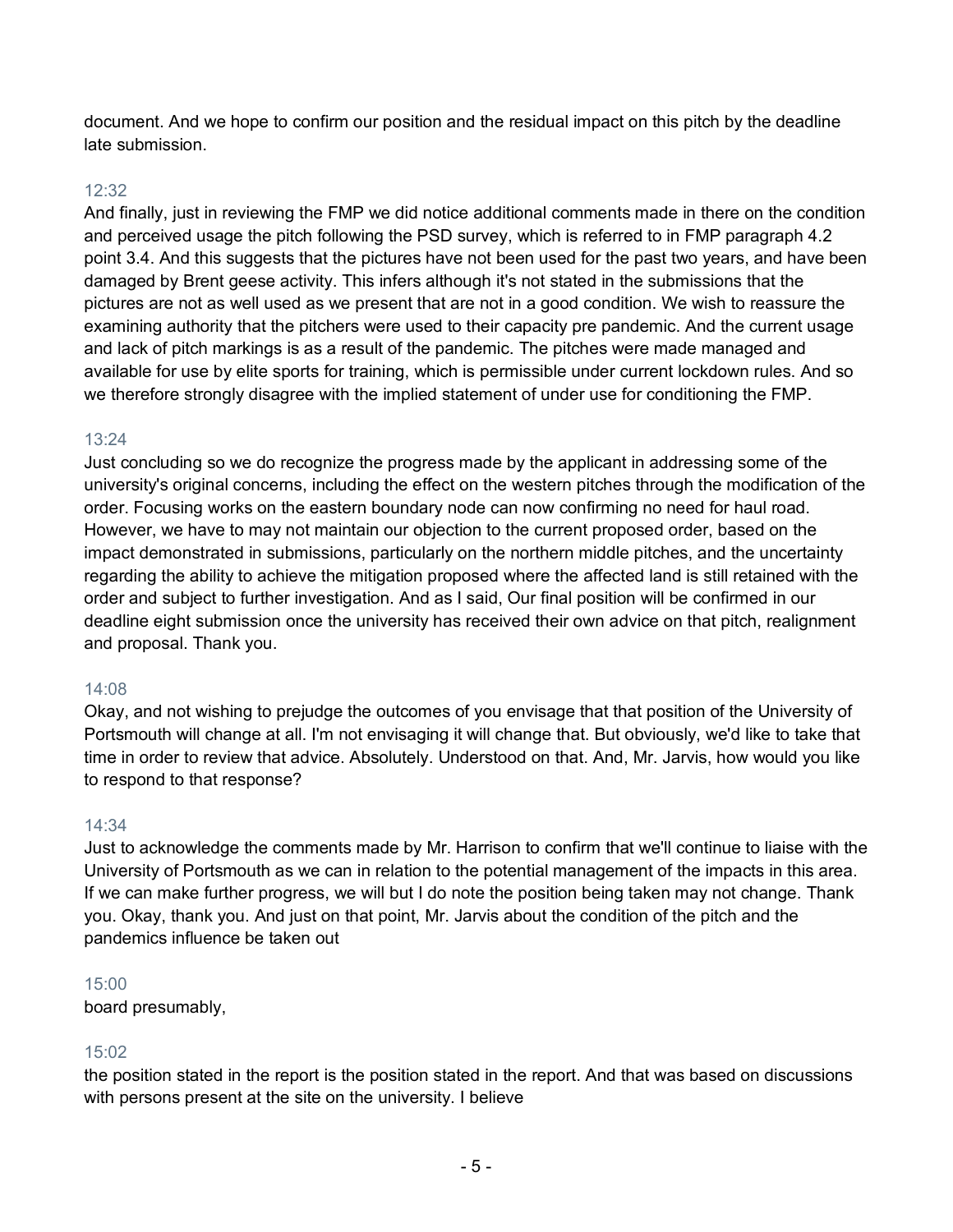# 15:12

I wasn't involved in those discussions, so can't comment on them. But if you would like any further information in that regard, we can seek to respond to any queries in that respect.

# 15:22

Okay, now, I think that a fitting that some sums it up nicely, Mr. Harris, is there anything further you wish to add on this question on the university's position?

# 15:33

No, thank you, sir. Thank you very much.

# 15:37

Okay, the turning into what is effectively now the last question under this section.

# 15:44

Questions. six, three,

# 15:47

is the proposed drafting of the applicant's employment and skills strategy, which is rep seven hyphen 077, acceptable to the relevant local authorities. Now, we had some discussion on on the requirement of the DCI yesterday. And that mainly started with Winchester city council who put it forward. So it makes sense if we come to yourself Mr. Cornwell first in answering this question, if you would give us some assistance, please.

#### 16:19

Thank you, sir. Yes, we've obviously been looking at the employment and skills strategy document that was submitted a deadline seven. We clearly welcome it's submission having been lobbying for it.

#### 16:35

Since our local impact report was submitted, we are endeavoring to provide the applicant with some feedback, we're conscious of the time limits that are imposed honors with regards to the deadlines. We're going to do what we can within the available time, obviously, we may well be looking to slightly adjust the requirement to reflect that the strategy document is as it were a guide to what should form to be submitted at a later date. But obviously, that discussion on the requirement will be part of the more general discussion we have with the applicant following yesterday's hearing. Thank you. Thank you very much.

#### 17:26

In no particular order, I'll just go around the relevant other local authorities and see if they wish to respond on the employment and skills strategy.

# 17:36

First of all, South downs National Park Authority.